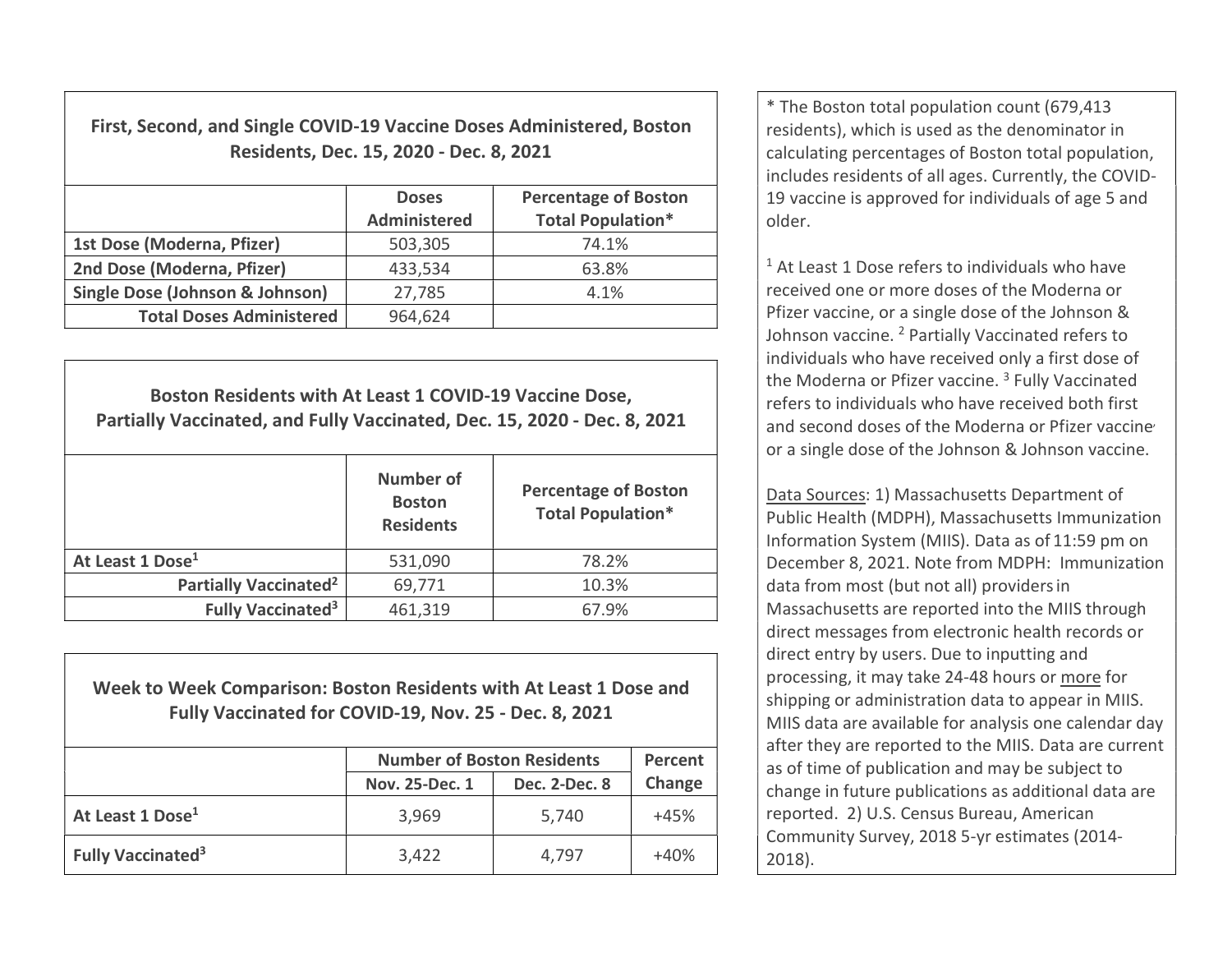

\* Total number of individuals receiving their initial dose in the 10-week period.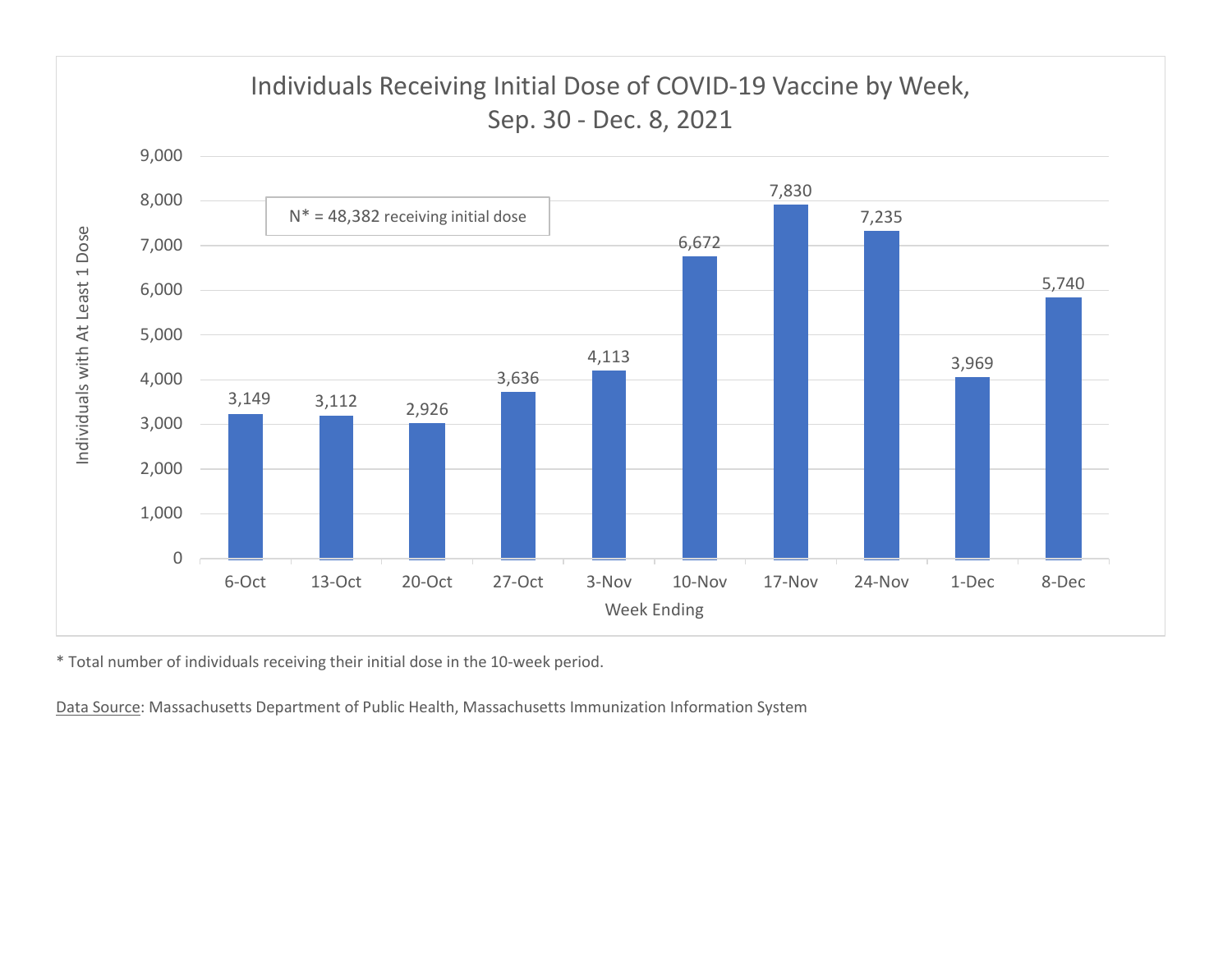

\* Total number of individuals receiving their final dose in the 10-week period.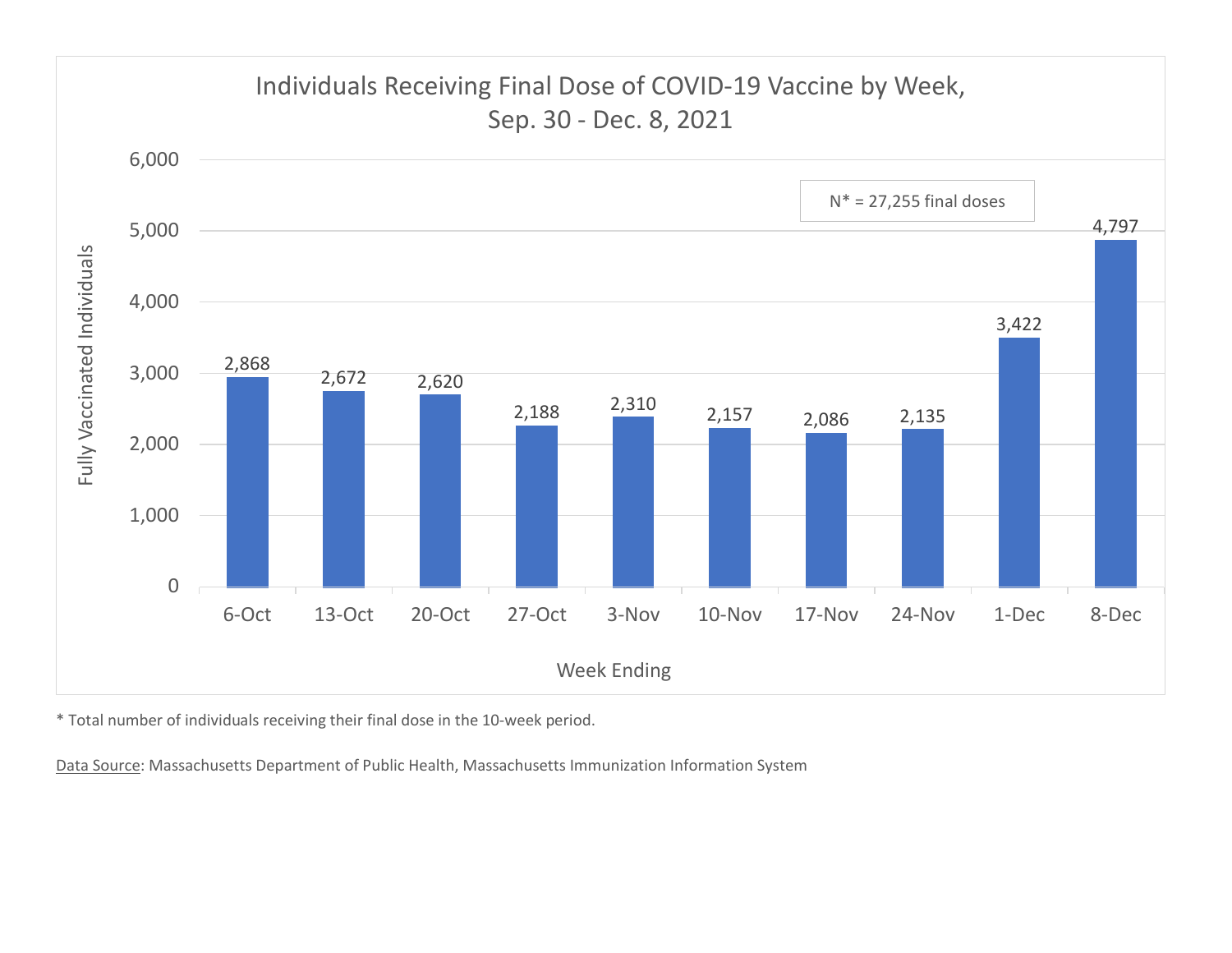

\* Varies from Total N of Individuals with At Least 1 Dose (531,090) due to missing age data for 7 individuals.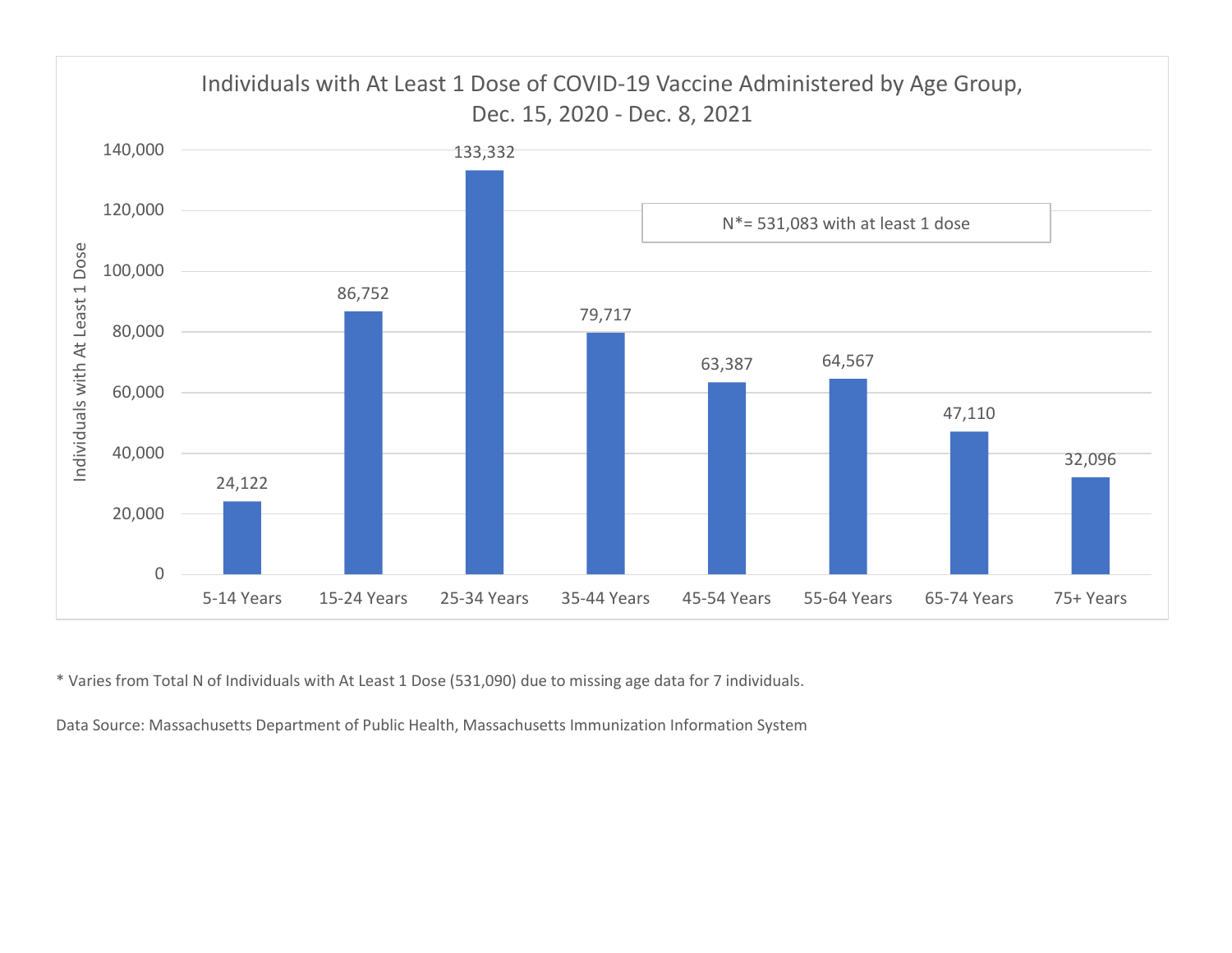

\* Varies from Total N of Individuals with At Least 1 Dose (531,090) due to missing age data for 6 individuals.

In accordance with CDC practices, BPHC has capped the percent of population coverage metrics at 99.9%. These metrics could be greater than 99.9% for multiple reasons, including census denominator data not including all individuals that currently reside in the county (e.g., part time residents) or potential data reporting errors. Estimates may change as new data are made available.

Percentage of overall Boston population with at least 1 dose = 78.2%.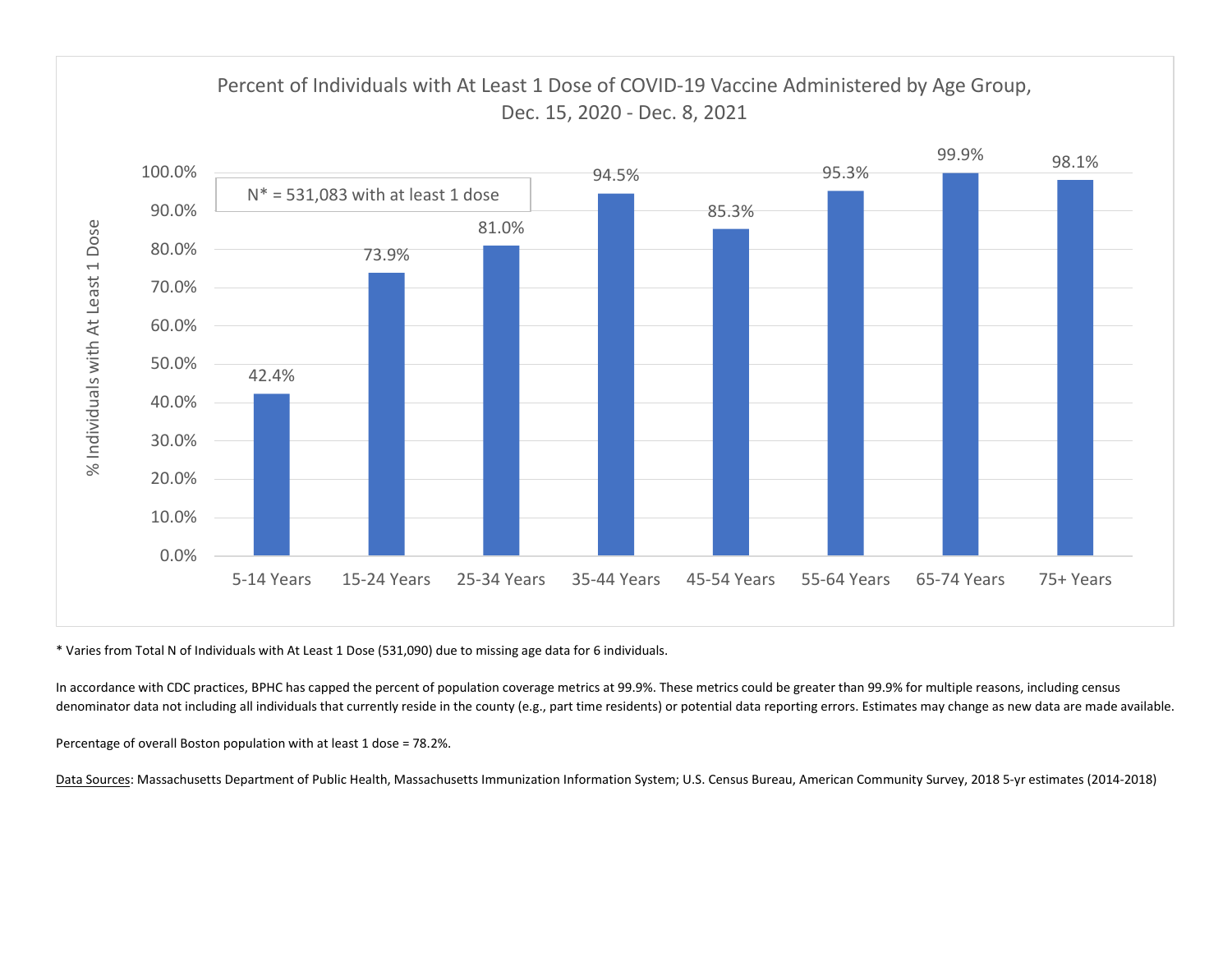

\* Varies from Total N of Fully Vaccinated Individuals (461,319) due to missing age data for 4 individuals.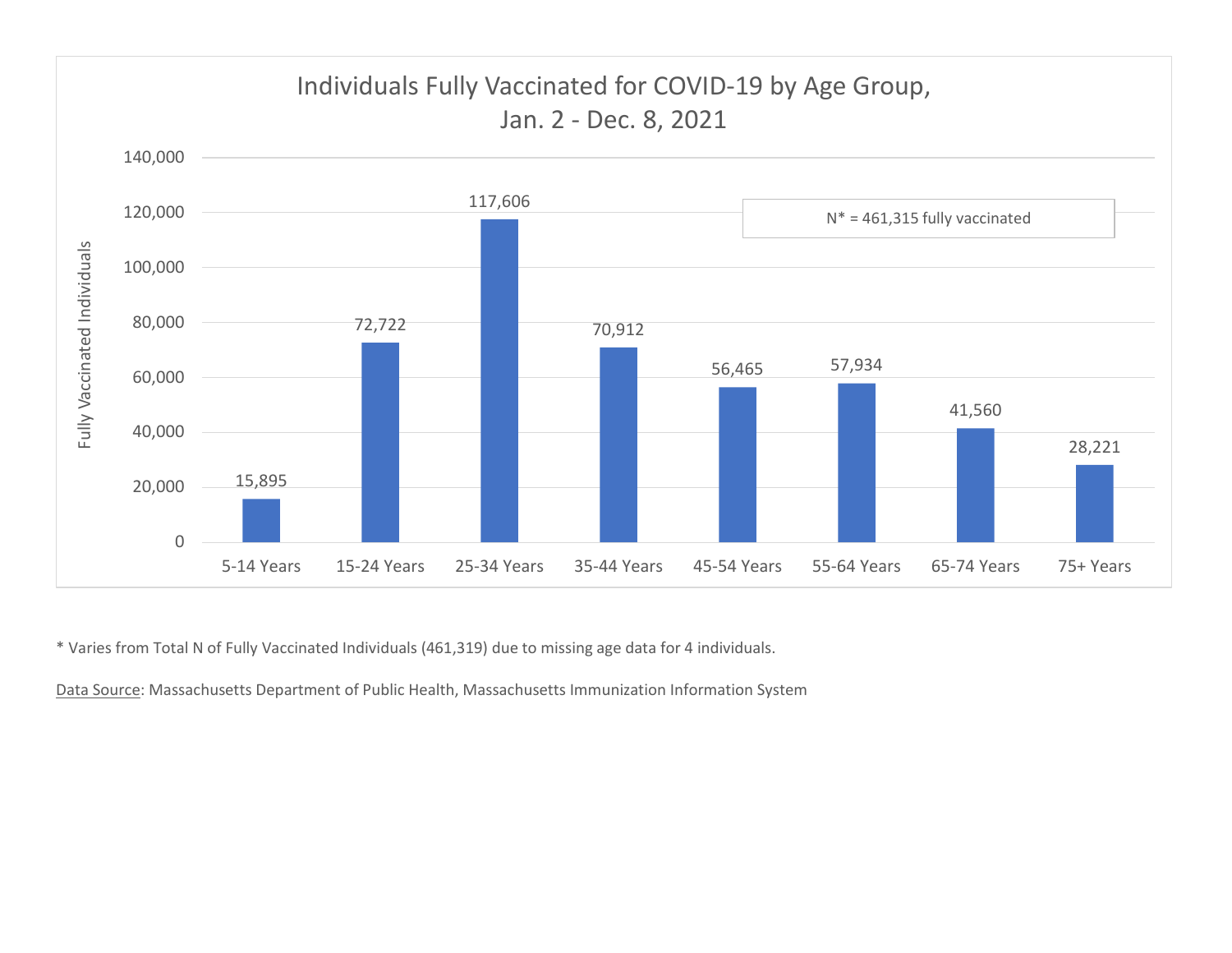

\* Varies from Total N of Fully Vaccinated Individuals (461,319) due to missing age data for 4 individuals.

Percentage of overall Boston population fully vaccinated = 67.9%.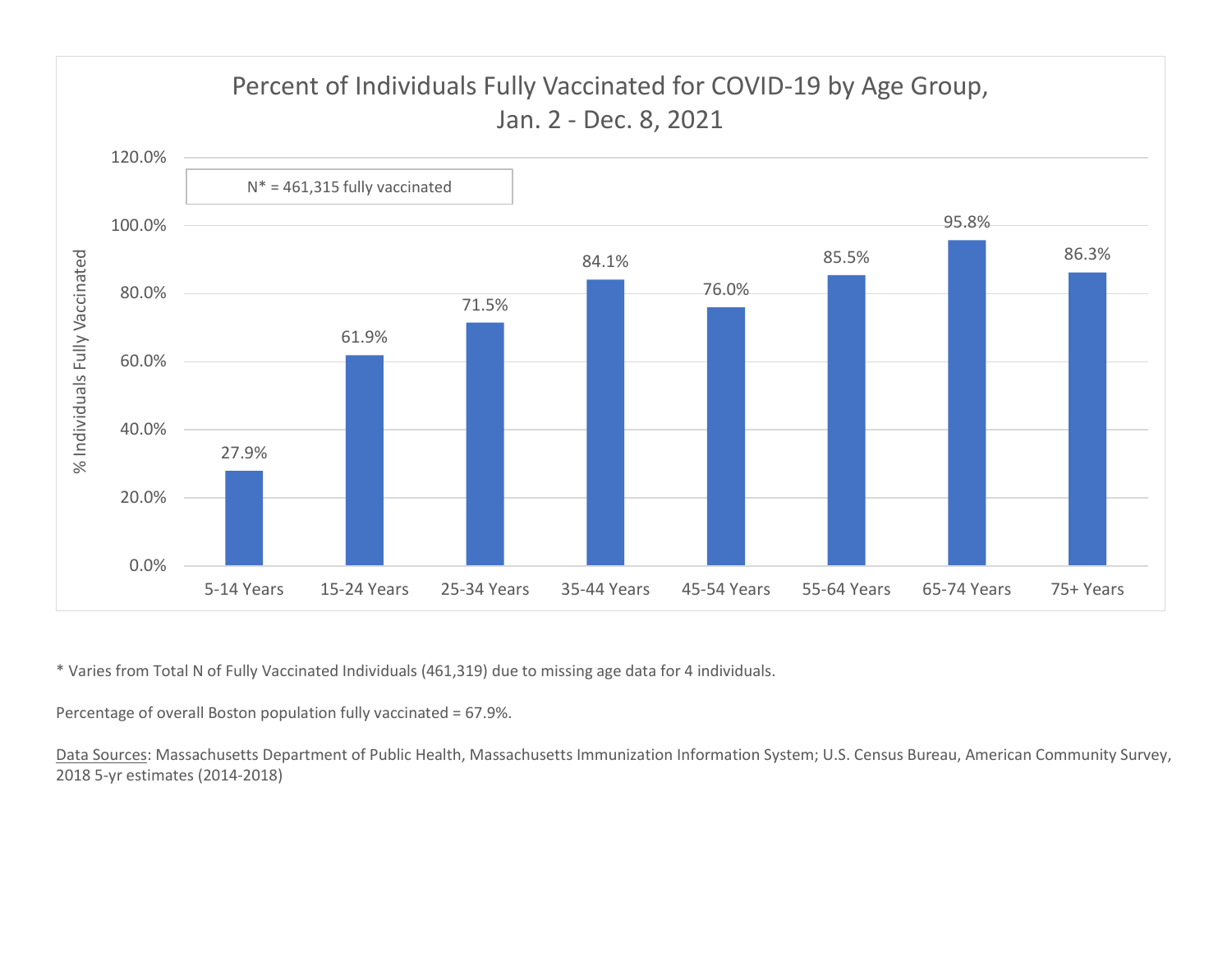## Individuals with At Least 1 Dose of COVID-19 Vaccine Administered by



Asian/PI = Asian, Native Hawaiian, and Pacific Islander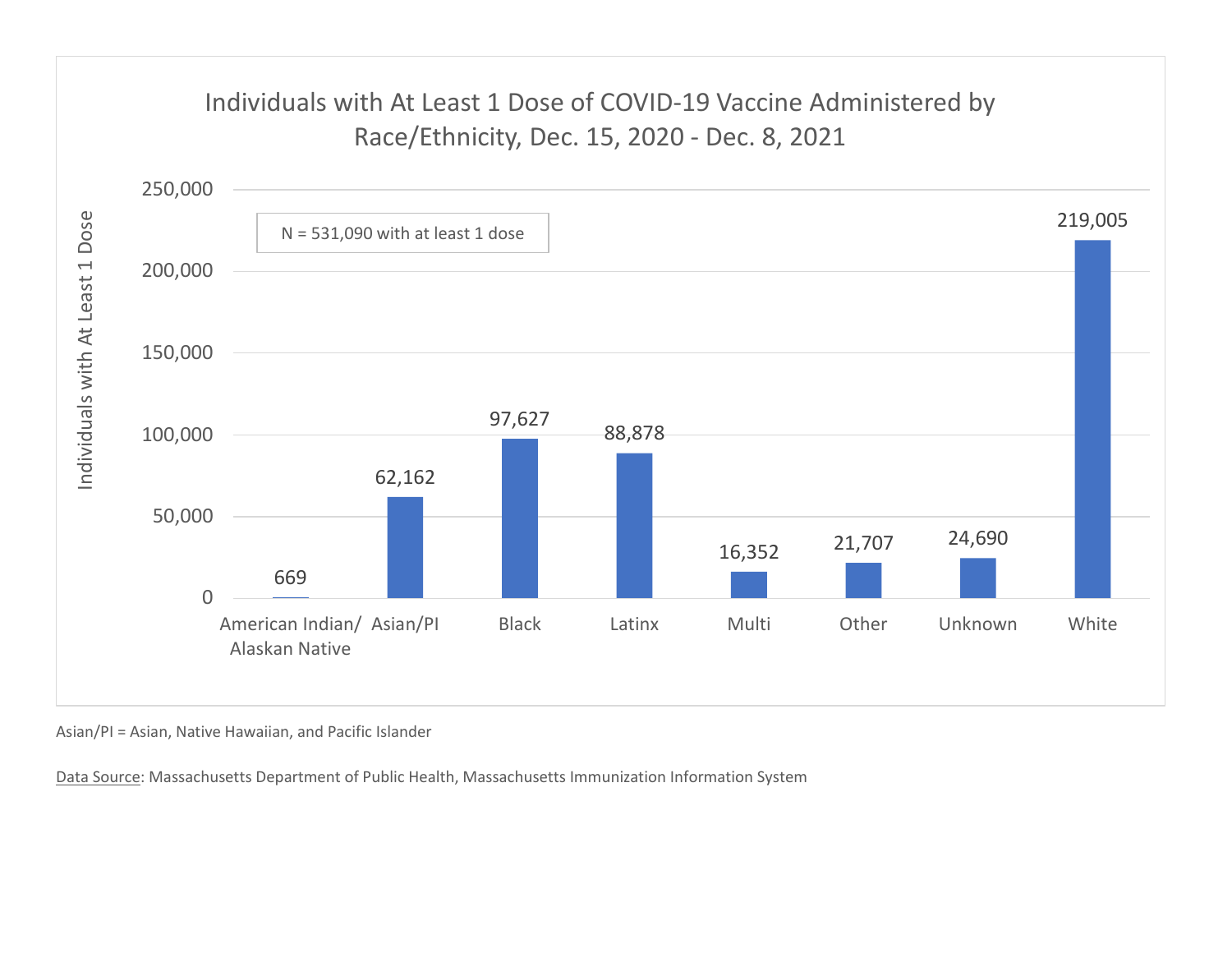

Asian/PI = Asian, Native Hawaiian, and Pacific Islander

\* Varies from Total N of Individuals with At Least 1 Dose (531,090) because data for residents who identify as Multiracial, Other, or Unknown are not included in this chart due to lack of comparable population data.

Percentage of overall Boston population with at least 1 dose = 78.2%.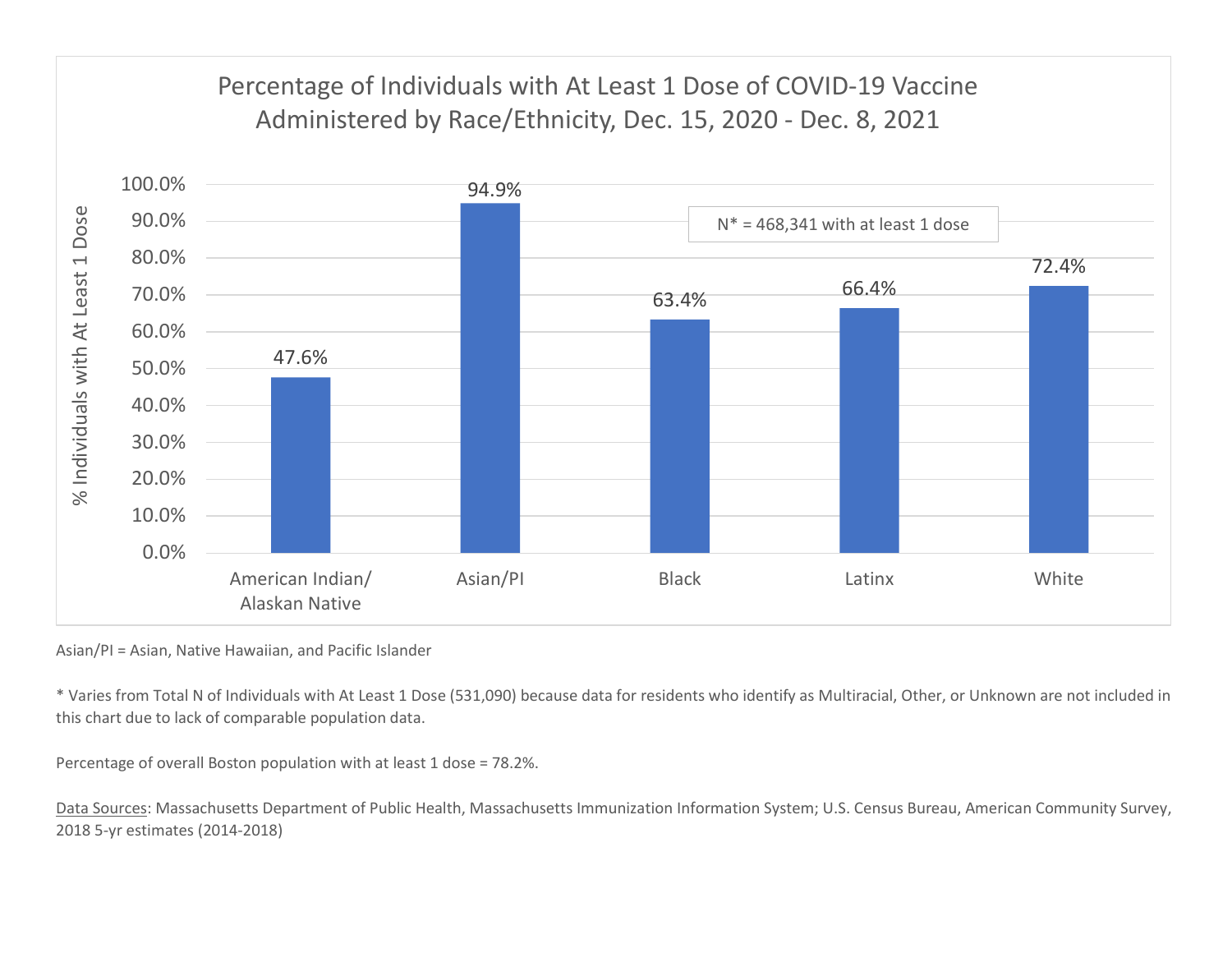

Asian/PI = Asian, Native Hawaiian, and Pacific Islander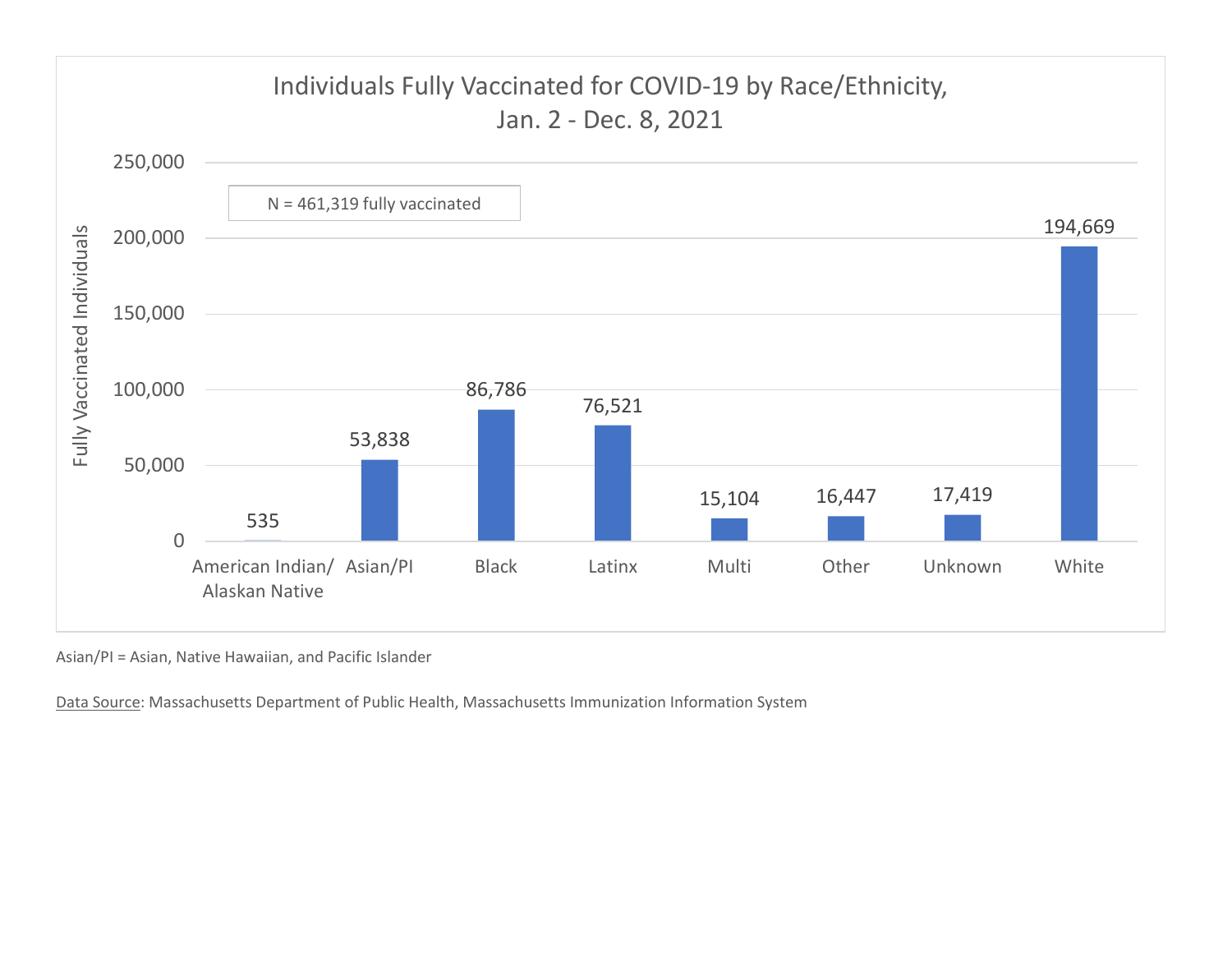

Asian/PI = Asian, Native Hawaiian, and Pacific Islander

\* Varies from Total N of Fully Vaccinated Individuals (461,319) because data for residents who identify as Multiracial, Other, or Unknown are not included in this chart due to lack of comparable population data.

Percentage of overall Boston population fully vaccinated = 67.9%.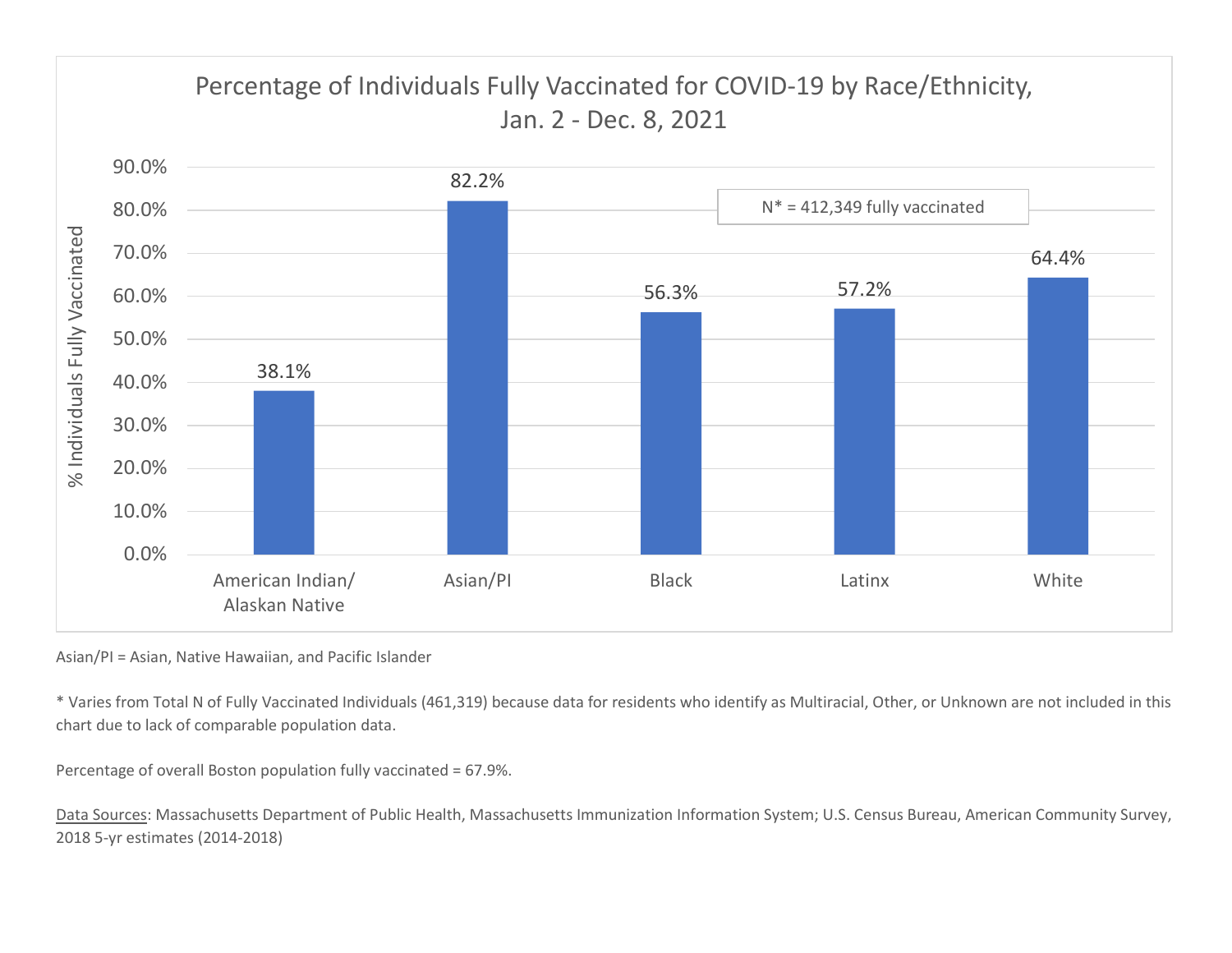

BB/BH/DT/NE/WE = Back Bay/Beacon Hill/Downtown/North End/West End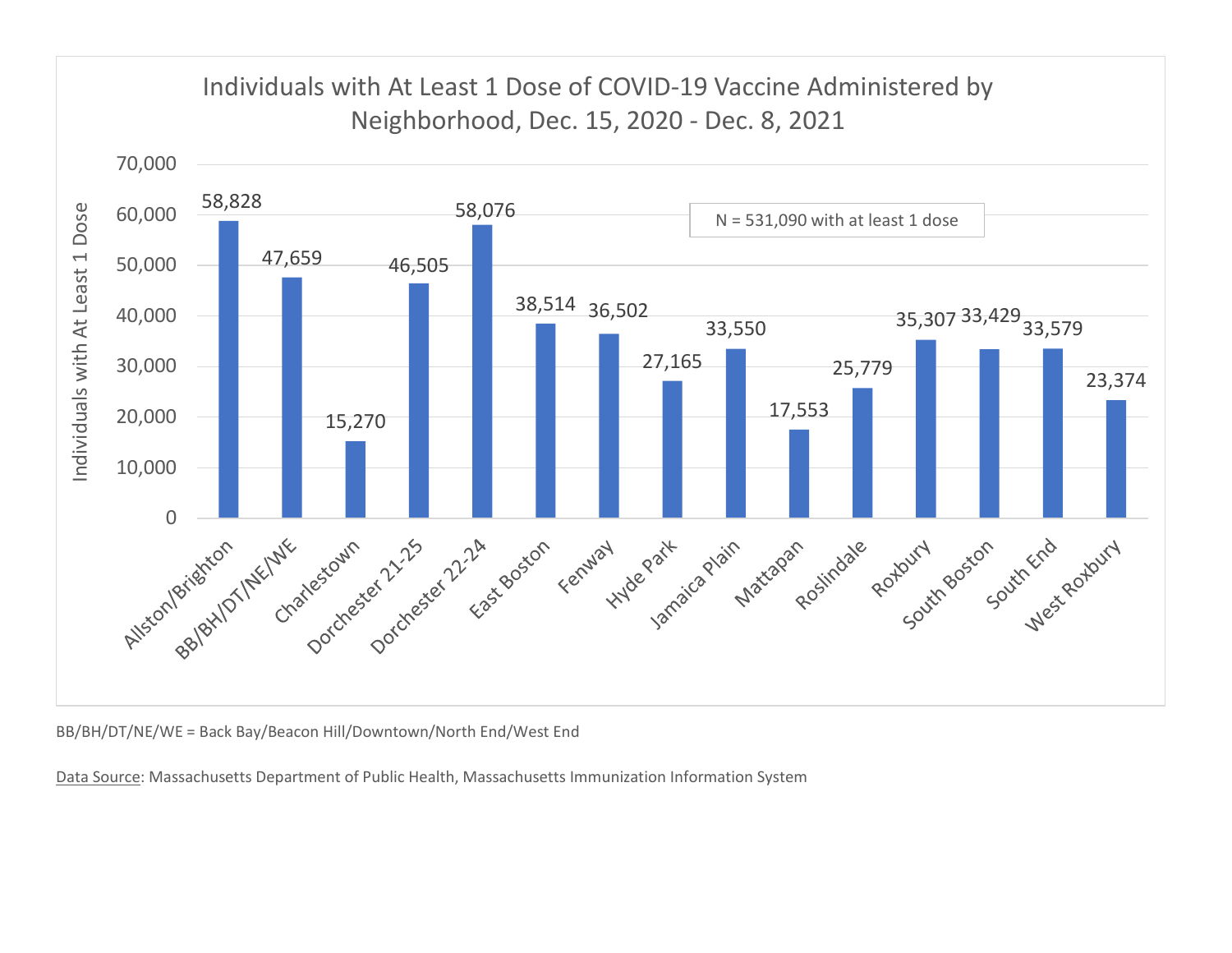

BB/BH/DT/NE/WE = Back Bay/Beacon Hill/Downtown/North End/West End

Percentage of overall Boston population with at least 1 dose = 78.2%.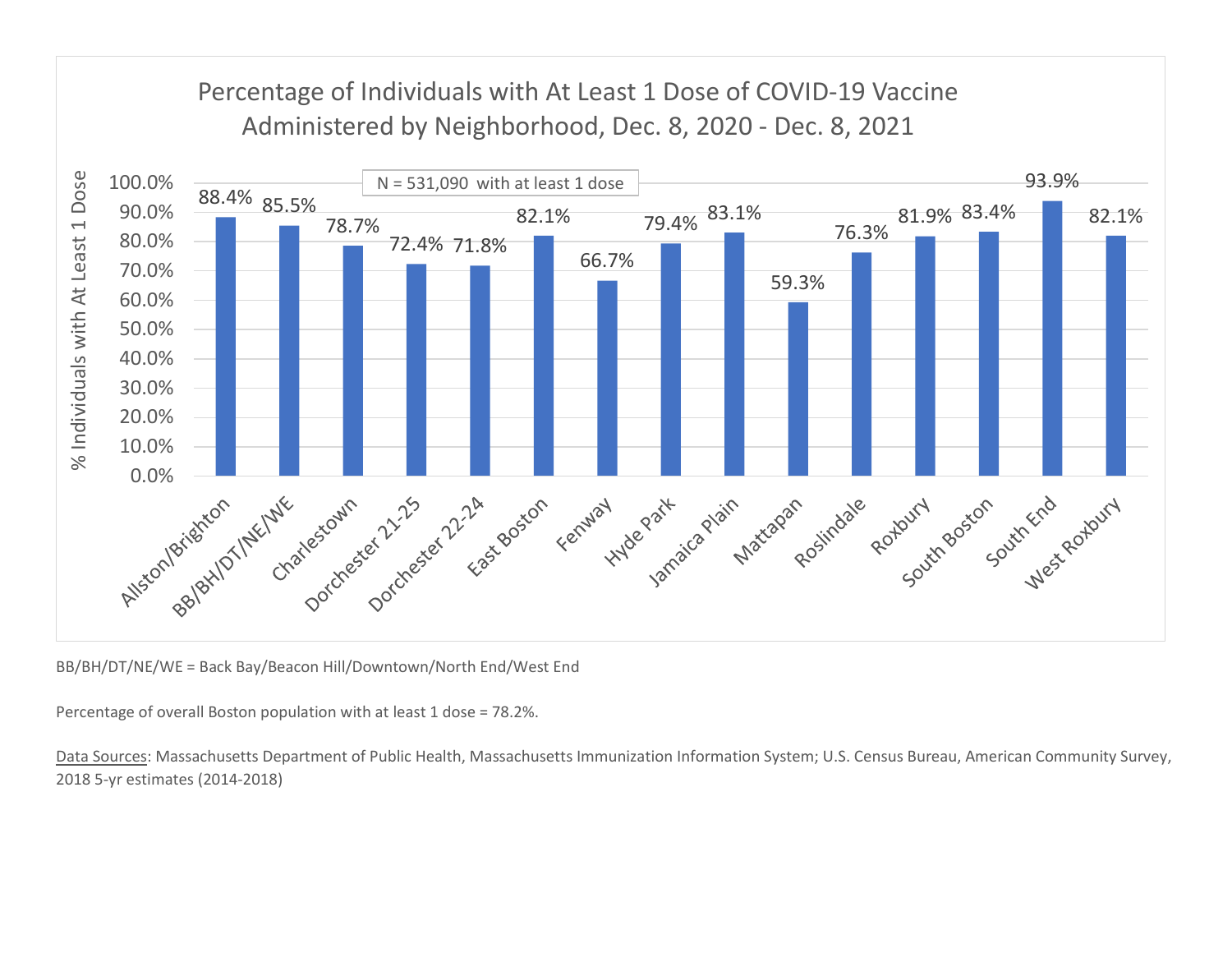

BB/BH/DT/NE/WE = Back Bay/Beacon Hill/Downtown/North End/West End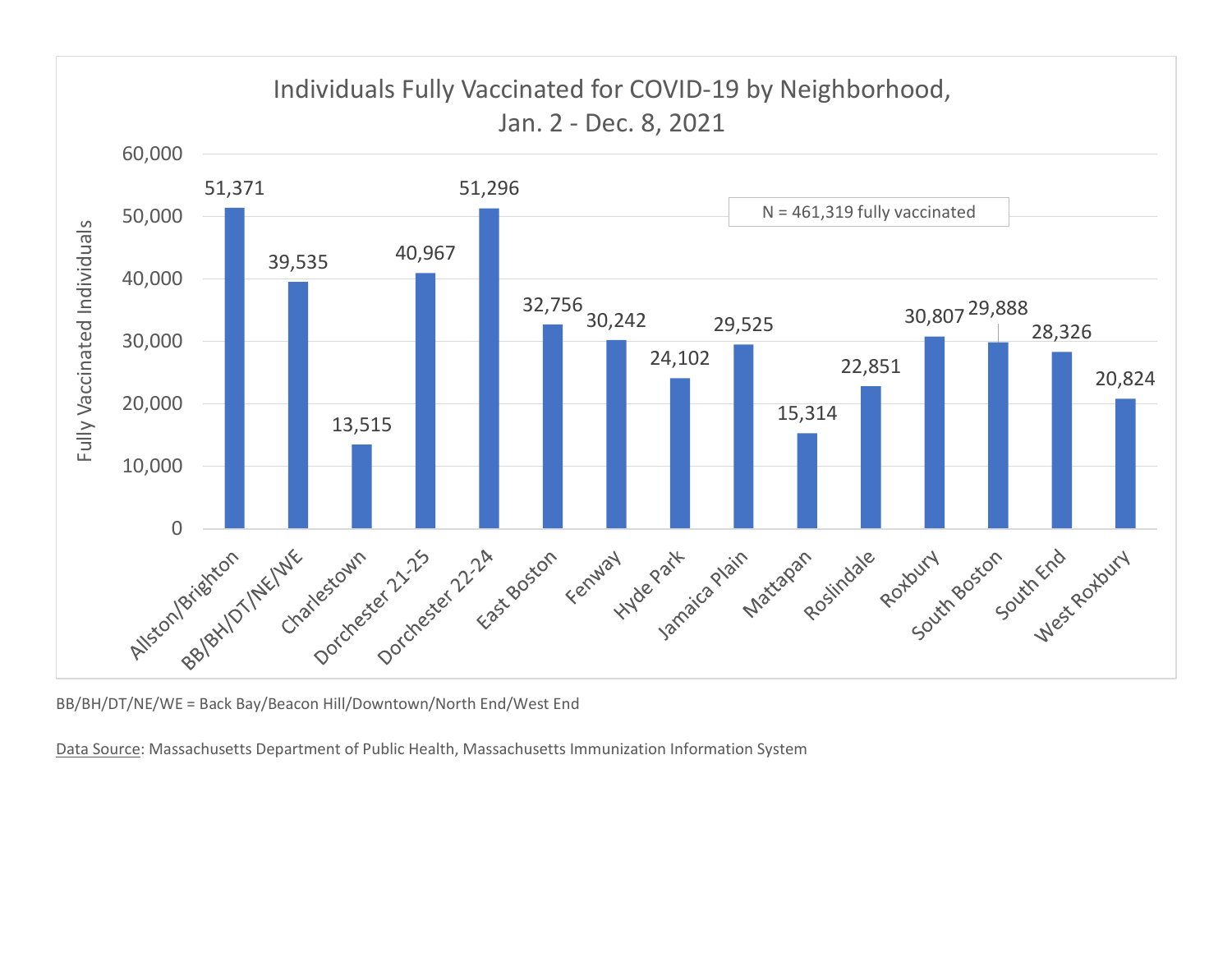

BB/BH/DT/NE/WE = Back Bay/Beacon Hill/Downtown/North End/West End

Percentage of overall Boston population fully vaccinated = 67.9%.